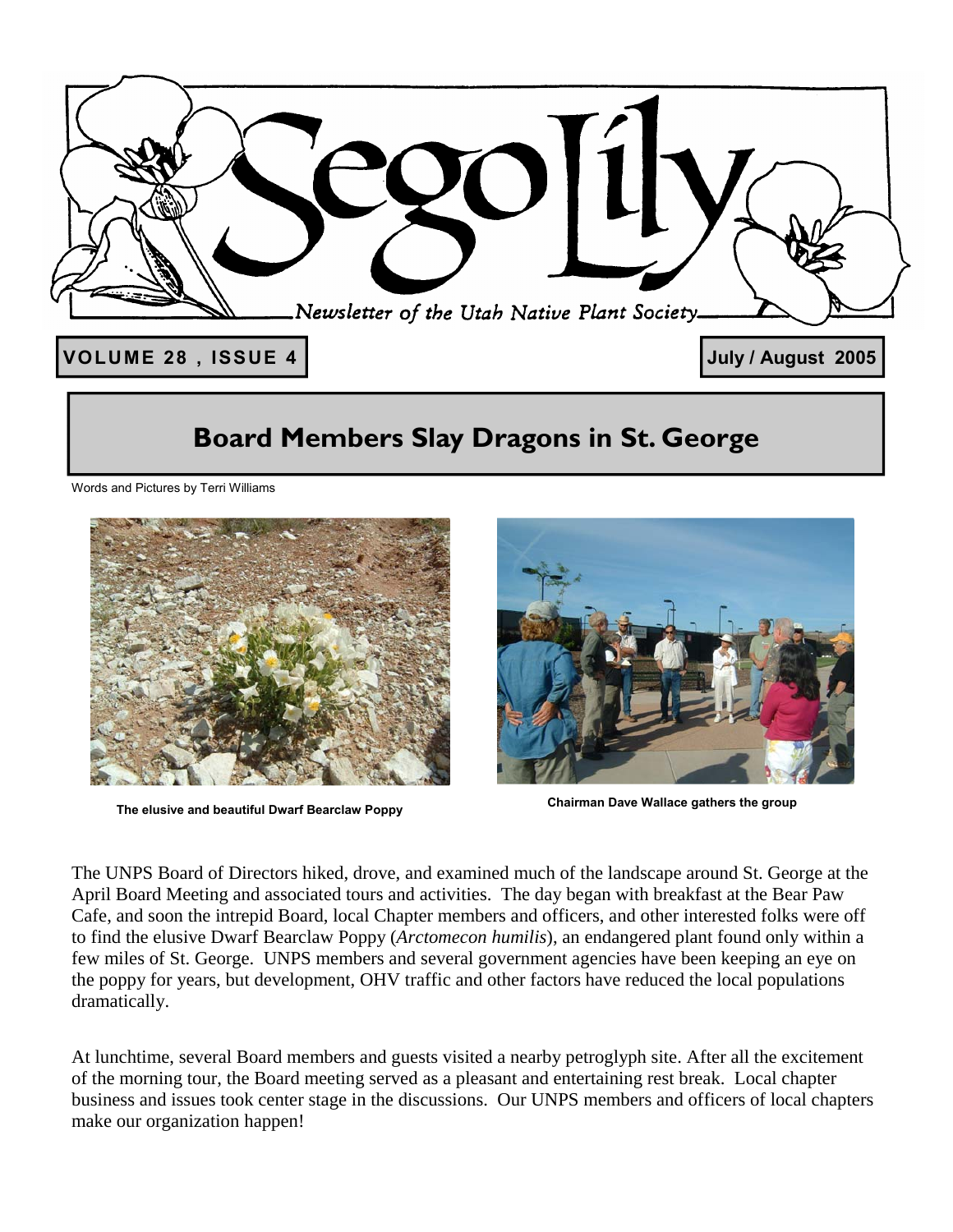*July August 2005*

| Board Members Slay Dragons in St George: P1           | Endangered Species Act Reconsidered / School Gardens: P2 |
|-------------------------------------------------------|----------------------------------------------------------|
| Seeds of Growth: P3                                   | Natives in the News: P4                                  |
| Events for July & August / Lifetime Member Update: P8 | $\sqrt{\phantom{a}}$ We need you!: P9                    |

#### **Endangered Species Act Reconsidered**

Excerpted from *Discover* Magazine, January 2005

In its 30 years, the Endangered Species Act has prevented the extinction of many endangered plant and animal species. But a report by the Tuscon based Center for Biological Diversity (CBD) last May stirred a debate among biologists, environmentalists and policymakers about whether the act is due for an overhaul.

"*If extinction is the ultimate criterion by which to judge agency implementation of the Endangered Species Act, the failure has been spectacular*," the report says.

Echoing other environmental studies, the Center concluded that low funding, political interests, and mismanagement at the Department of the Interior led to the disappearance of more than 80 underprotected U.S. species that never made it onto the endangered list.

Among other things, says the CBD report, environmental litigation severely hampers efforts to list more species by siphoning off money for legal costs.

"What you have is the Endangered Species Act being run by lawyers and judges rather than professional biologists," says Hugh Vickery, an Interior Department spokesman, "I don't think this is very effective,"

Kieran Suckling, a coauthor of the CBD report, contended that the number of protected species should be increased from 1,270 to

### **School Gardens**

Re-produced with permission of NMPS

How out of touch with nature are today's youngsters? A few years ago a fourth grade class in Dallas visited a demonstration vegetable garden. Half of these kids were amazed to see that *carrots actually grew in the ground.* 

Most youngsters view a garden or a meadow as an alien place. Nature is something they experience vicariously, if at all. And that's scary, because these kids are the ones who will have to solve all the environmental problems our generation is handing them.

Katy Moss Warner, the Horticulture Manager at Walt Disney World, put it this way, "The future of the environment depends on involving children as early as possible in growing and appreciating plants, *yet the worst landscaped institutions in this country are the public schools,"* 

But there *is* hope. Around the country, some schools are installing gardens where kids can see nature upclose. They get to observe firsthand how plants and wildlife interact harmoniously. And they learn that pollination is not just an abstract concept in a textbook, but a living process vital to all of us.

In Encinitas, California, science teacher Jerry Trust involved his high school students in the design, installation and maintenance of a landscape full of plants indigenous to the region, and incorporated all this into the curriculum. And in Odessa, Texas, biology teachers Glenda McDowell and Barbara Starnes and their students turned the courtyard of Permian High into a regular desert garden.

But, it's not just teachers who are involved in these gardens. In many cases, it's parents and even concerned neighbors. And organizations such as the Audubon Society and the National Wildlife Federation have instituted school gardening programs to lend a hand, with the whole community getting involved.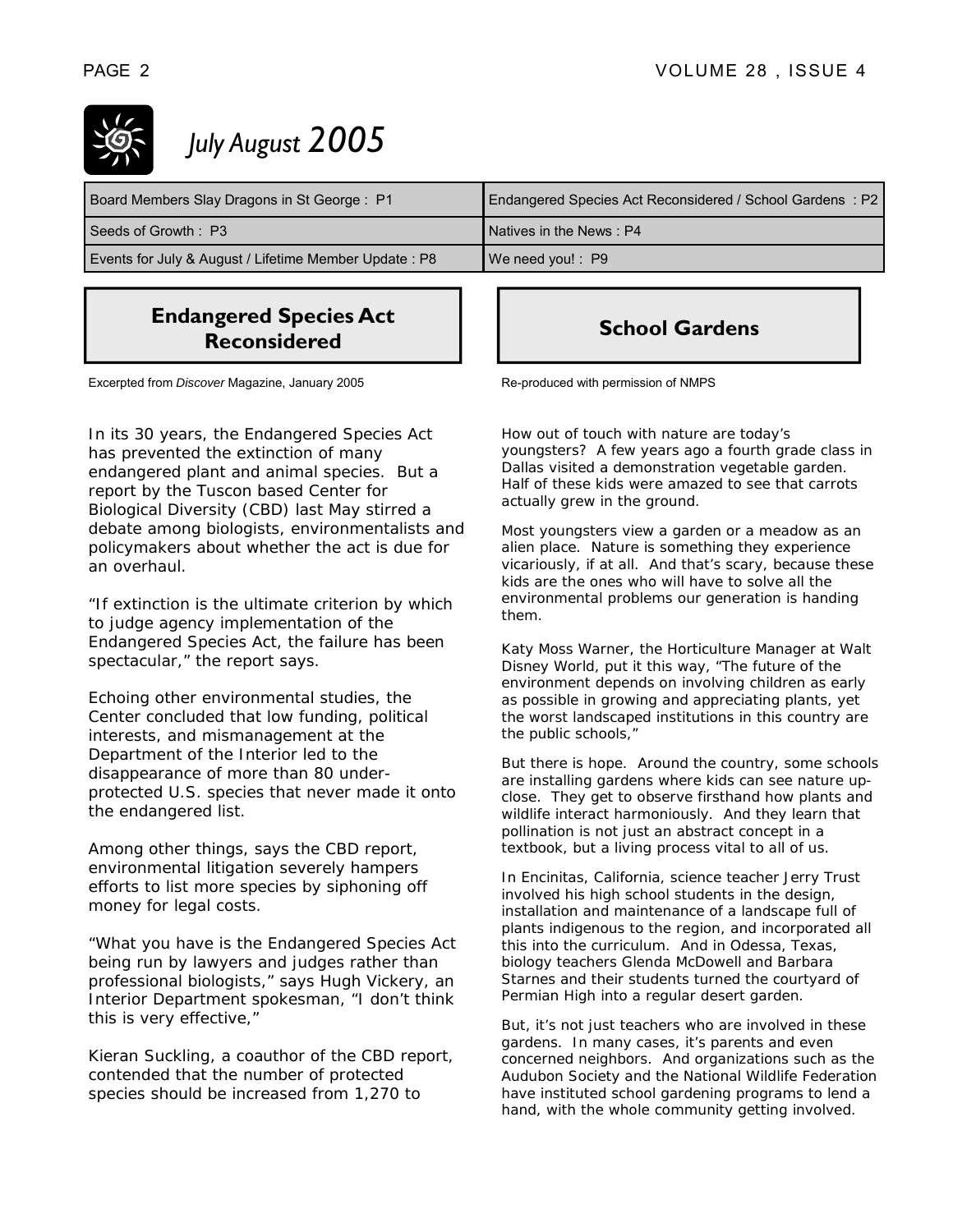In Elmhurst, Illinois, ecologist Patricia Armstrong and a crew of students installed a prairie garden at the Lincoln Elementary School. And in Milwaukee, Lorrie Otto installed a splendid prairie and woodland garden at the Bayside School – at her own expense!

By the way…how do the schools in your community measure up? Is this a worthwhile project for your chapter?

Although not mentioned in this article Utah has a large number of heritage gardens dotted throughout the state, many in schools such as Wasatch Elementary School, Provo & Ensign Elementary School, Salt Lake City. For more information on Utah's Heritage Garden Programs go to www.unps.org and click on the programs link.

### **Seeds of Growth**

Reproduced from "The Trooper" Winter 2005 Edition

#### **OUTREACH GIRLS PLANT COMMUNITY GARDEN**



Green space along the Jordan River received a new look this fall. Local outreach girls had the opportunity to become Girl Scouts while learning more about Utah's environment through an environment program made possible through an EarthPACT grant, which Girl Scouts of Utah received earlier in the year.

From April-October more than 100 girls from under represented population areas and economically disadvantaged neighborhoods in the Greater Salt Lake Area were brought together to learn about the environment and nature in fun and interactive ways. "It is critical that our youth learn about the myriad connections between their lives and the planet we all share," says Elaine M. Gause, Chief Executive Officer for Girl Scouts of Utah. The grant along with the generous support from the University of Utah Bennion Center, Wild Bird Center, Utah Native Plant Society and Tree Utah allowed these girls to have hands-on training while experiencing the fun of Girl Scouting. The girls learned about watersheds and water conservation, reduction of pesticide use, landscaping, local native plants, wildlife and birds by attending program sessions at Girl Scouts of Utah camps in the scenic Wasatch Mountains.

On October 9, the program concluded with the girls planting a native, droughttolerant garden in their own community along the Jordan River. By applying the knowledge and skills they acquired, the girls planted 500 flowers that they started from seed earlier in the year, put up three nesting boxes to attract native birds, and planted a tree donated by Tree Utah.



Putting their knowledge into practice - 2 local outreach girls planting drought tolerant plants along the Jordan River

As the girls play and live in their community, they will witness the garden grow and thrive, as well as observe the birds that inhabit the area.

And as new Girl Scouts, these girls will find fun and adventure, opportunities for growth and something for themselves in a safe and accepting environment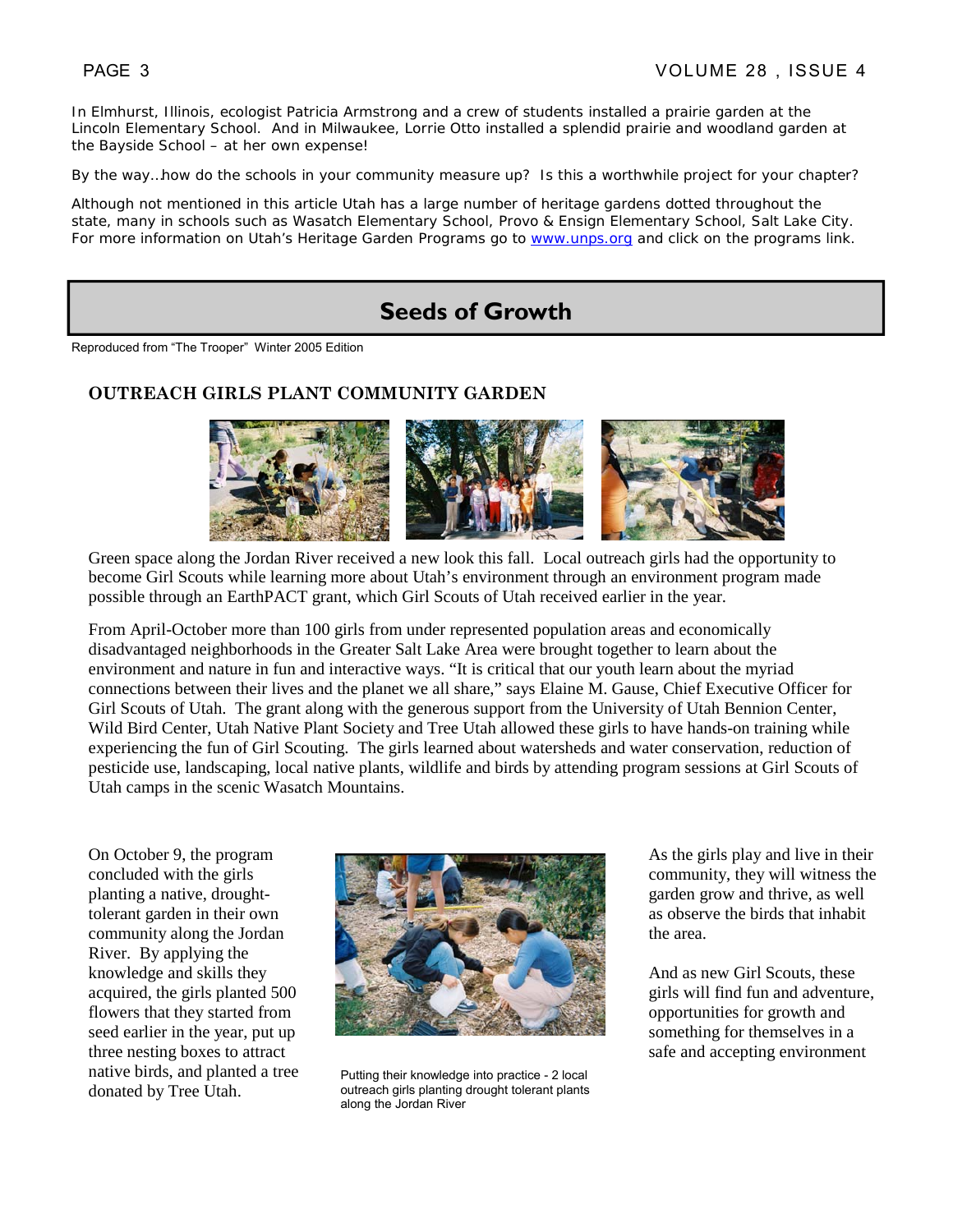# **Natives in the News**

These articles are re-produced with permission from the authors, thank you to Deseret Morning News columnist Larry Sagers and Agricultural Research Magazine. Thanks also to Kelly McNulty for her research

#### **Beneficial Beetles Take a Bite Out of Saltcedar**

#### **Excerpted from April 2005 Agricultural Research Magazine**

Can a tiny beetle spell doom for a rugged, aggressive weed that's already invaded streambanks and river channels throughout the American West?

Yes!

That's what ARS scientists and their colleagues have found in their investigations of a leafbeetle, *Diorhabda elongata,* that they've brought to sites infested with saltcedar, also known as tamarisk.

This salt-tolerant, fire-resistant, drought-hardy water guzzler was imported in the 1800s to help hold stream and river banks in place. Today, saltcedar's range extends from the Great Plains to the Pacific and from Canada to northern Mexico. It has crowded out native plants such as cottonwoods and willows, disrupting the natural surroundings needed by these plants as well as by birds, fish, and other forms of life.



**Adult** *Diorhabda elongate leafbeetle on Saltcedar flower buds* 

Saltcedar resprouts vigorously even after the hottest blazes. It blocks river and stream access by river rafters or thirsty wildlife and livestock—by forming dense, often impenetrable thickets, first as bushy shrubs and, later, as pink-blossomed trees that grow to 30 feet.

But the jaunty beetle, imported from China, Kazakhstan, other parts of Asia, and the Mediterranean region—all lands where the troublesome tree is native—has taken an impressive bite out of saltcedar in several study sites in the West. To this insect, America's vast stands of saltcedar are just one enormous, seemingly endless banquet. The plant's scale-like leaves offer a nutritious treat for the insects, whether they're in their caterpillar-like larval stage or have matured into quarter-inch-long adult beetles.

Besides thriving on emerging leaves and shoots, the beetles also nibble on the bark of small twigs, all the while posing no hazard to people, pets, or crops. That's according to ARS entomologists C. Jack DeLoach (Grassland Protection Research Unit in Temple, Texas ) and ARS ecologist Raymond I. Carruthers. (San Francisco Bay area at the ARS Exotic and Invasive Weeds Research Unit.)

#### **Scoring Big in Lovelock, Nevada**

The beetles' greatest success since first being turned loose in saltcedar stands in 2001 has been along the Humboldt River in Lovelock, Nevada, about 80 miles northeast of Reno. Here, an original colony of some 1,400 laboratory-reared beetles has "expanded exponentially and has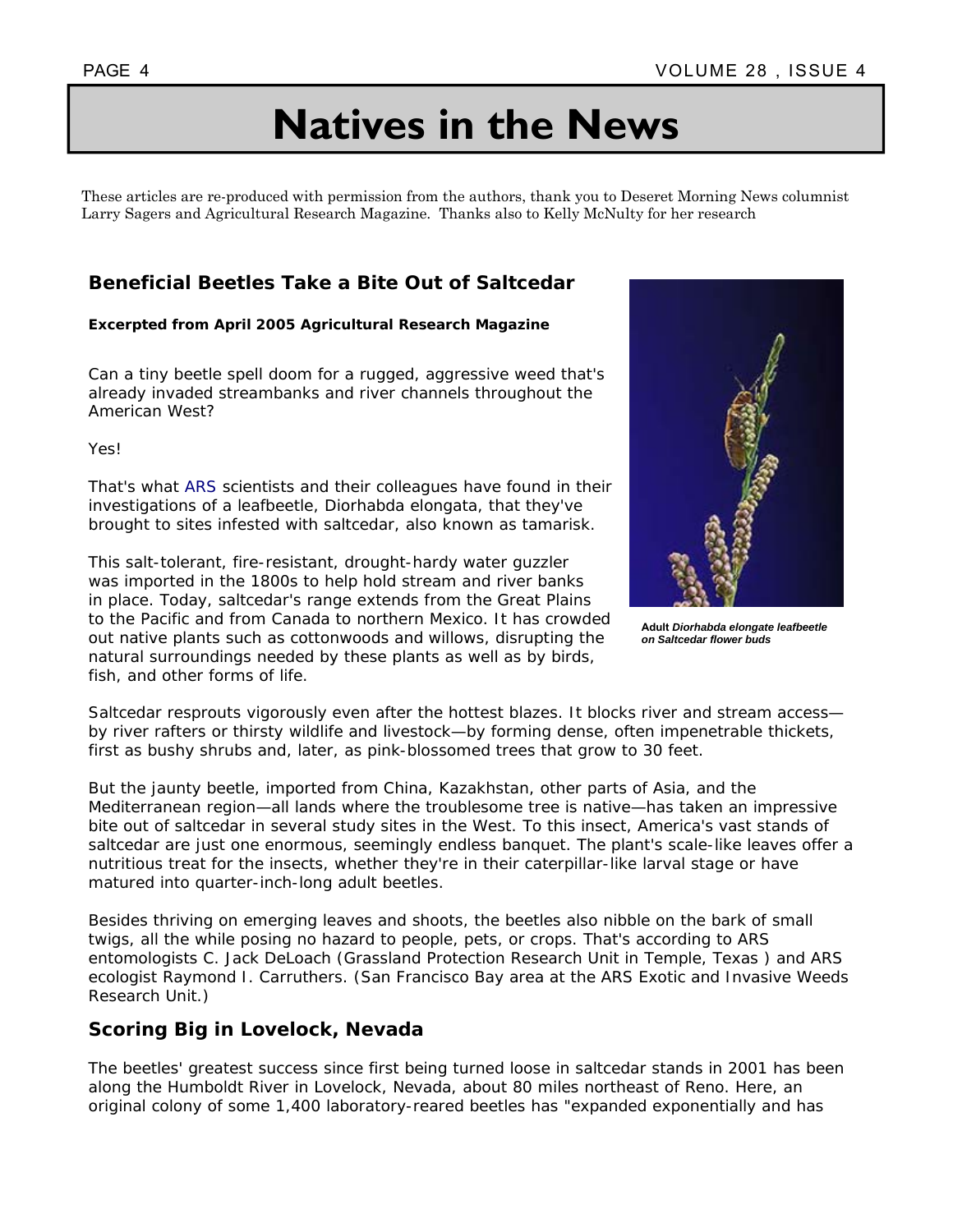now defoliated about 5,000 acres of saltcedar," says Carruthers.

Today, the helpful insects number in the millions. What's more, they've extended their range, spreading at least 100 miles along the Humboldt River—defoliating and stunting saltcedar. Some of those trees are beginning to die.

"We've seen a similar impact in some other study sites in Colorado, Nevada, Utah, and Wyoming, with hundreds of acres of trees hit hard by the beetles," notes Carruthers. He and DeLoach expect that figure to climb to thousands of acres by summer's end. Experts like Carruthers and DeLoach view biological control agents such as the *D. elongata* leafbeetle as perhaps the best long-term solution to getting tough with tamarisk.

Of course, the insects represent a considerable investment. Initially, they have to be collected abroad. Then they have to be extensively studied to make sure they don't inadvertently damage other plants. Finally, they have to be put to work outdoors and carefully monitored. Ideally, the beetles will provide an impressive return on these investments.

These studies represent the first time—in the more than 170 years during which tamarisk has run rampant in the United States—that any natural organism had been lined up to challenge this pest. But much more remains to be done. Though the beetles have established many flourishing colonies, they originally failed to reproduce at southerly test sites, such as those in Texas.

Mistaking the region's shorter days as a signal of winter's approach, the beetles went into hibernation, called diapause, in July—2 months too early. The mistake was fatal. The following year, they never woke up to complete their life cycle. Without enough fat reserves in their bodies to tide them over until saltcedar leafed out in spring, they starved to death.

To help solve this problem, ARS scientists and collaborators collected *D. elongata* from Uzbekistan through Greece to Tunisia, where daylengths better align with those of the American Southwest.

"These southern-adapted beetles," says DeLoach, "are now defoliating saltcedars in California, Texas, and New Mexico," where ARS and university scientists are monitoring their progress.

#### **Native plants flourish — beautifully**

**By Larry A. Sagers** Deseret Morning News

When we consider the thousands of plants that will grow in our landscapes, we sometimes overlook native plants that thrive on their own. They have survived many millennia and are adapted to our soils, our rainfall, our climate and even our pests.

I recently spent a day with one of Utah's top experts on native plants. For the past 40 years, Dr. Jim Bowns has been teaching about Utah plants and their ecology. The state's deserts and mountains are literally his teaching laboratory.

Over the course of his career, thousands of students, ranchers, professors and other interested individuals have tramped his outdoor laboratories to learn about the plants that he has spent his life studying.

I visited with him to learn more about native plants that can be used in home landscapes. Bowns grew up in the small, eastern Utah town of Castle Gate. He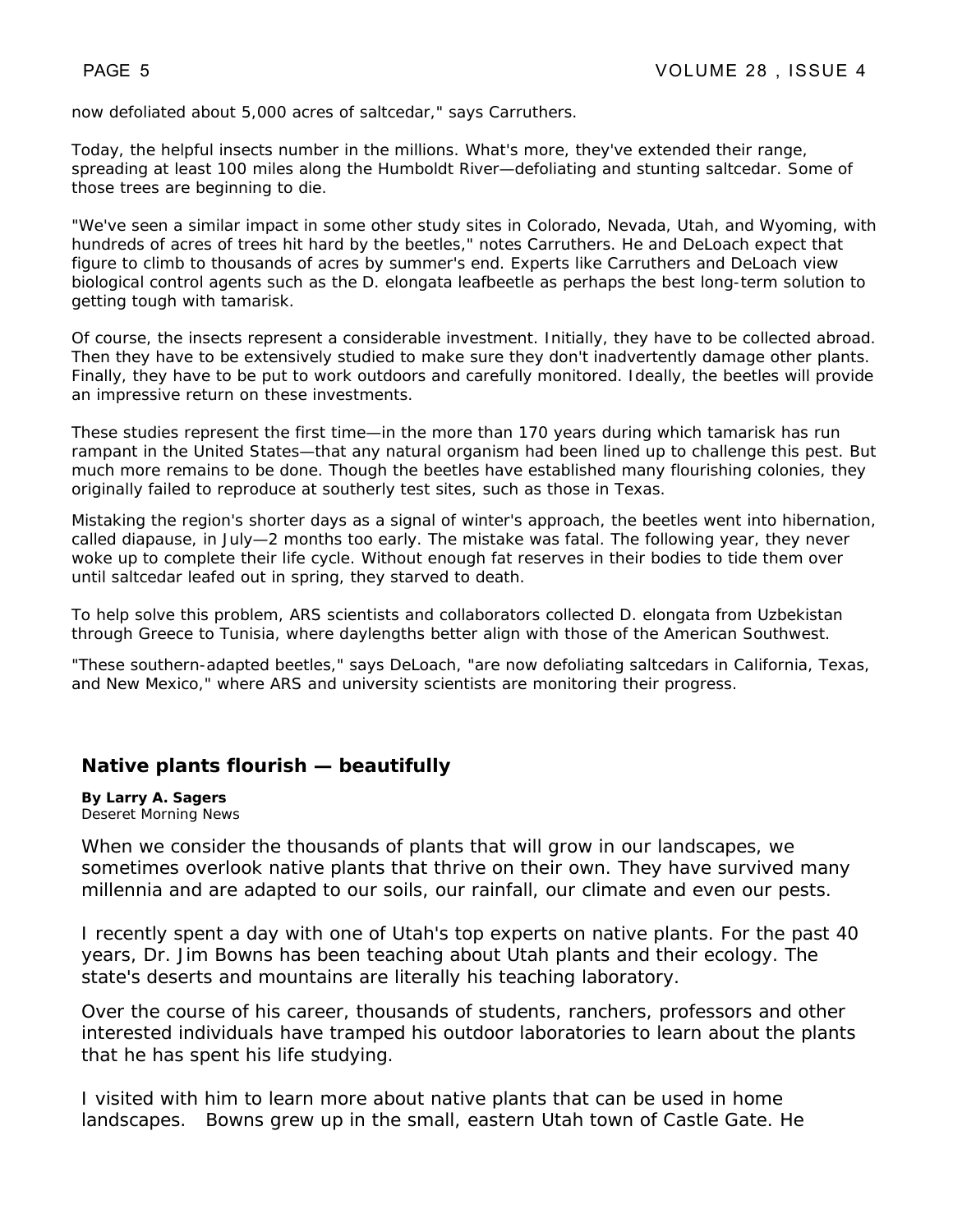received a bachelor of science degree in forest range management and a Ph.D. in range ecology at Utah **State** 

University. He holds a joint appointment with USU and Southern Utah University in Cedar City in a historic collaboration. "I came to SUU back when it was part of Utah State Agricultural College. I thought I would come down here and work two or three years at the branch campus and then move back to Logan." He fell in love with the area and the move back never happened. He is now practically a legend among educators, government officials, students and ranchers in southern Utah.

Bowns loves the area's ecological diversity. The Mojave Desert in the Beaver Dam area southwest of St. George is just over 2,000 feet in elevation. Peaks above Brian Head are near 12,000 feet.



Dr Jim Bowns shows a mountain mahogany, which has three varieties

*Larry Sagers* 

"To understand native plants and where they grow, you have to understand their needs," he said. "I like to point out to people about the geology, the climate and the plants, because they are all interrelated. Looking at these, you can tell where a plant is going to succeed."

All plants are native, but the ecology means you need to ask, "Native to what?" he said. Look at where they thrive naturally and then see how they adapt. Bowns said you need to "understand what the plant means." When you try to grow a plant in your yard, you need to provide conditions similar to native conditions. Natives never thrive in landscapes if you don't understand what the plant means, he said.

To this end, Bowns shares some favorite natives that will thrive in northern Utah landscapes. "Cliff rose (see below) is an excellent shrub. It requires no (extra) water after it is established and is a real show stopper when it is in bloom. It is covered with yellow and white blossoms that resemble small roses. It gets 3-10 feet tall depending on moisture and other conditions," he said.



Mountain mahogany is another favorite. "There are three different types of mountain mahogany. Curly leaf is the parent plant that grows in high mountains. "The alder leaf mountain mahogany also grows at high elevations and is deciduous. The little leaf mountain mahogany grows at low elevations and is evergreen and provides good browse for elk and deer, so it is a good plant for areas where these animals graze."

Serviceberry is another plant Bowns recommends.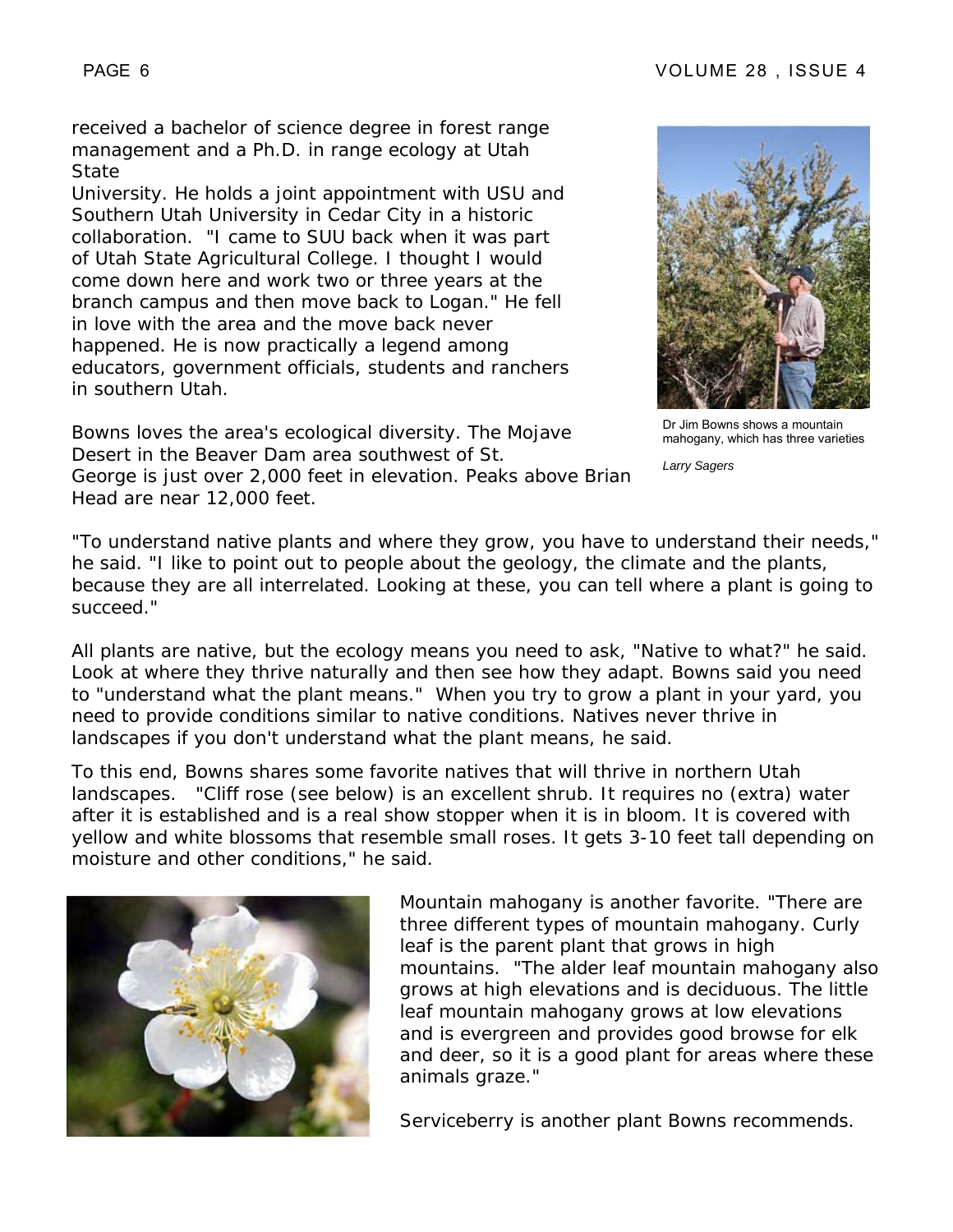"In southern Utah, *Amelanchier utahensis* is our most common plant and it grows on dry hillsides.

The fruit is somewhat dry and pulpy. "In northern Utah, *Amelanchier alnifolia* is common in the canyons and grows as a small tree that gets about 20 feet tall. Their fruit is dark purple when ripe and is seedy and bland but edible. Native Americans made bows out of serviceberry.

"Oakleaf sumac is another excellent native. Native Americans used the berries for food, and they used the flexible straight branches for weaving baskets. Pioneers used seeds like popcorn. Throw a bunch in the pan and heat them to pop them," he explains. Among other



shrubs Bowns likes are fern bush and blue elderberry (right). Both are drought tolerant.

False indigo has a long taproot and loves dry soil. Manzanita is another native plant that is on his list as a good landscape possibility.

Buffalo berry also works well in landscapes. There are two species. Silver buffalo berry is a larger plant that has gray textured leaves and edible berries. The round-leaf buffalo berry is a smaller compact evergreen shrub that is an excellent choice for landscaping. Neither of these tolerates excess water, so place them carefully in the landscape.

Bowns grows many native plants in his own yard. "One of my favorites is the pinyon pine Pinus edulus that flourishes on the Colorado plateau. It is not great for nuts they are very small. The single-leaf pinyon has very nice pine nuts, and I have one of those in my landscape.

"I also grow rabbit brush and sagebrush. I have several cactus including a cholla cactus and pretty good-sized barrel cactus," he said.

Indian rice grass Oryzopsis hymenoides is a native grass that has good landscape potential. Bowns adds that although most people don't realize it, this is the official state grass as designated by the state Legislature. It grows well without water and has an attractive seed head so it makes a nice ornamental.

Jim Bowns is a man who truly wants to know what plants mean. He lets the plants tell their story and then he knows where they will grow. He wants plants that flourish and survive without constant watering, pest controls and other inputs. The right native plants can do all of this and be beautiful and functional, as well.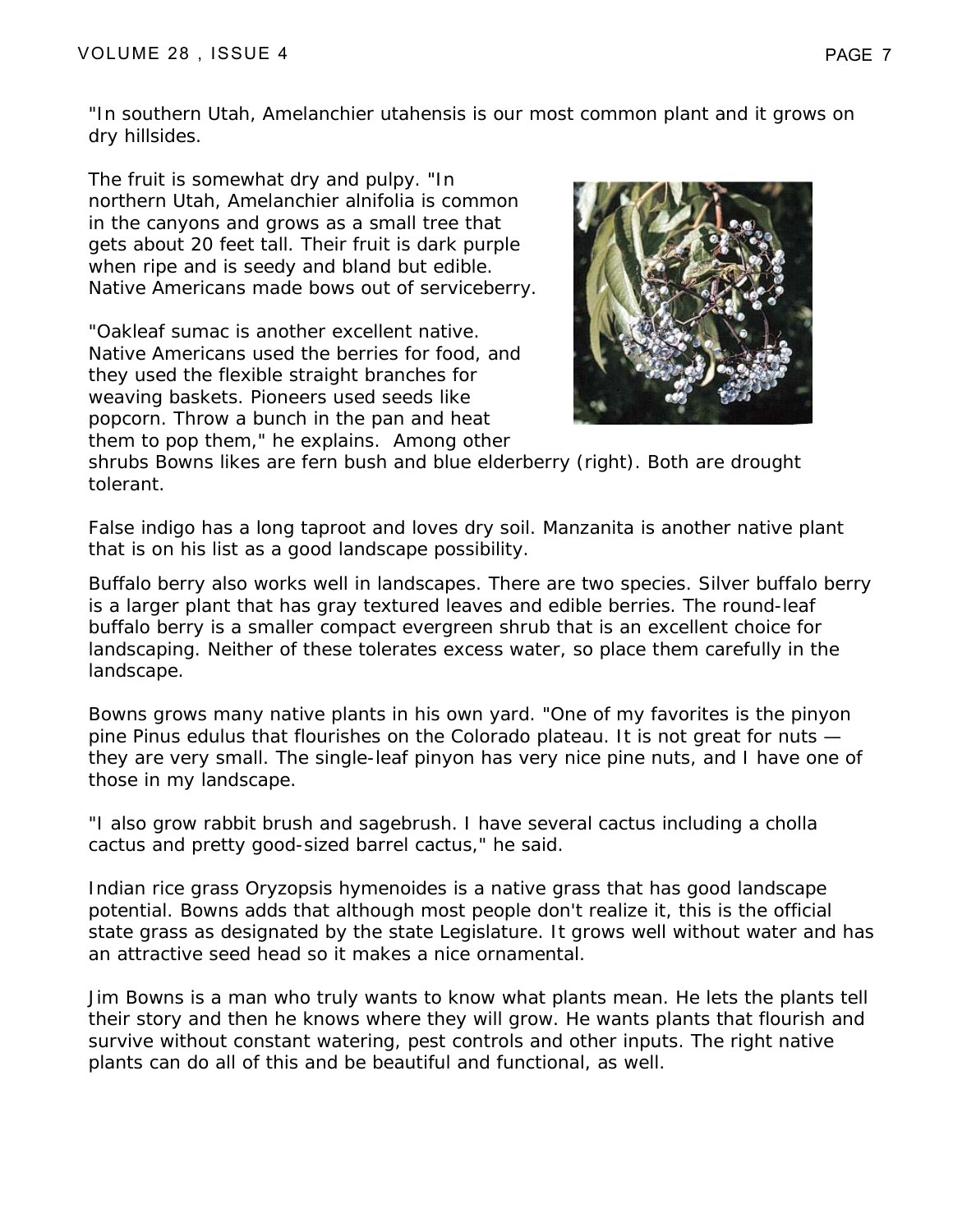# **Events for July & August**

#### **Summer Field Trips - Tatow Knob, House Range and Bald Mountain Trailhead, Uinta Mountains**

Robert Fitts of the Utah Valley Chapter will lead two field trips in July and August. All UNPS members, family and friends are invited. We are also inviting the Wasatch Rock Garden Club. Please call Robert at **801-796-8631** to be included on the contact list for additional details.

The first trip will be the weekend of July 8th and 9th. We will camp overnight near Tatow Knob in the House Range of Western Utah, near Robber's Roost. We will climb Tatow's knob the next day. The camping will be primitive and the hike *will be difficult,* only for those in good physical condition with adequate boots, there are no established trails. Robert will provide a map to those who contact him.

The other trip will be a hike in the Uintas on the weekend of August 5th and 6th. We will camp Friday night (call for details) and begin the hike at 9.30am Saturday at the Bald Mountain Trail parking lot at the top of the Mirror Lake Highway. Robert will take us behind Bald Mountain and visit some bogs. Both trips promise an interesting array of plants. More details will be available later to those who indicate an interest

#### **Notice of UNPS Board of Directors meeting**

There will be a UNPS Board of Directors meeting and wildflower walk in the mountains near Logan, August 6, 2005. Meet 10:00 at the Tony Grove parking lot for a wildflower walk around the lake, and bring your lunch so we can enjoy a picnic afterward. The Board of Directors meeting will start 2:00 at Tony Grove Campground, campsite 19.

UNPS members and other interested persons are invited. Expect a \$3 parking fee at Tony Grove, so carpool if you can. Tony Grove Lake has been partially drained for maintenance on the dam, but the wildflowers should be great!

### **UNPS LIFETIME MEMBER UPDATE**

By Tony Frates

UNPS would like to thank Tami Coleman of Richmond, Utah for becoming our 23rd lifetime member! Tami is a driving force for native plants in Northern Utah. She is such an advocate and so knowledgeable about Utah native plants. Plus she is also working on her MS at USU which is no small task!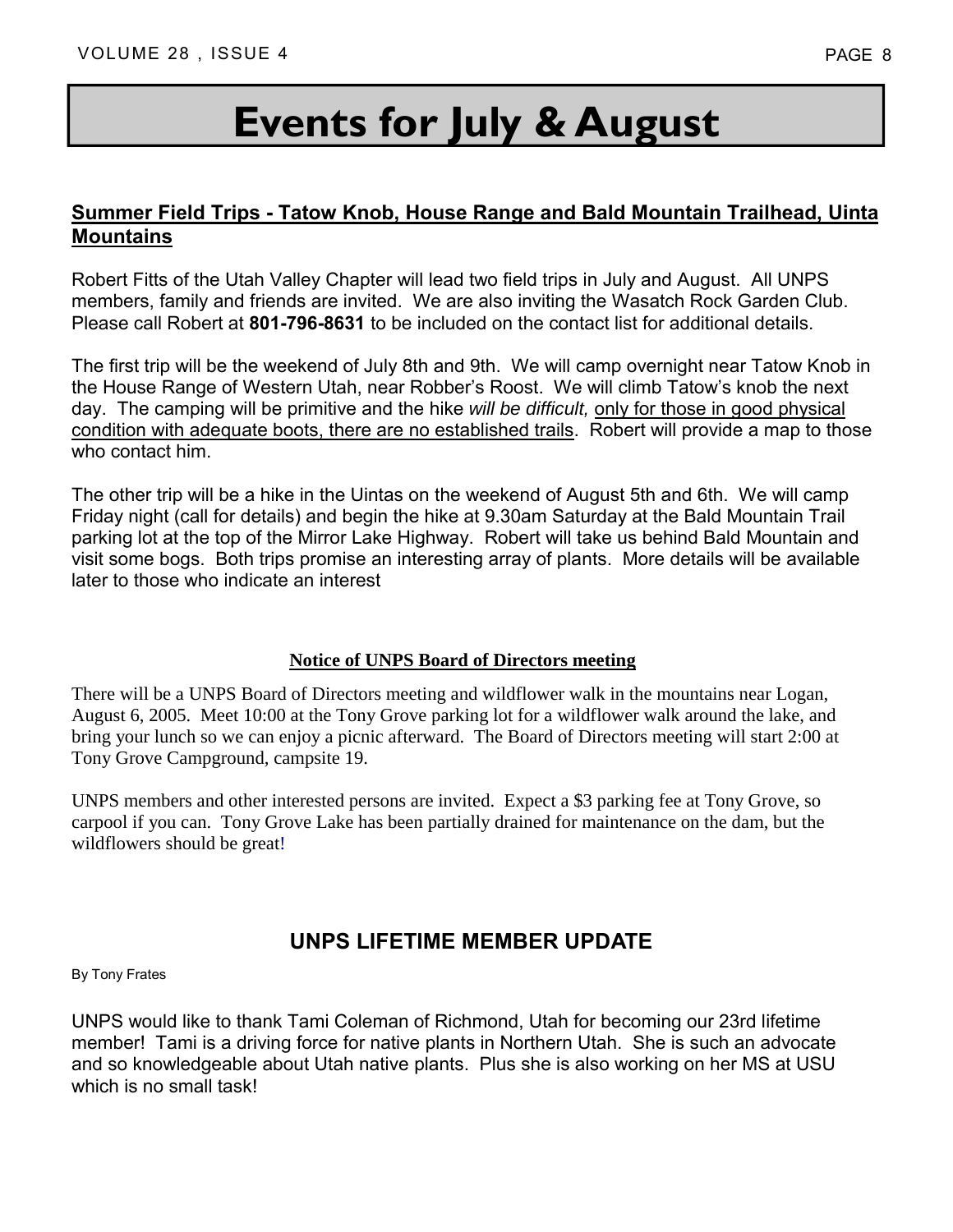# **We need you!**

## **Teacher Packet Project Needs Your Help!**

Anyone interested in helping to develop a teacher curriculum packet about Utah's native plants, please contact Terri Williams at: artemisia12@msn.com **or** (801) 794-0316

We need folks who teach, who work with computers, or just love natives and kids! If you know of other teaching resources available, that would be very helpful, too.



# **Volunteers Needed!**



*To lead Wildflower Walks during the Wasatch Wildflower Festival*

- **What:** Wasatch Wildflower Festival
- **Where:** Alta, Snowbird and Solitude
- **When:** July 29 -31st
- **Who:** You! 20 volunteer guides are needed, training is provided
- **How:** Lead tours in Wildflower Festival

#### **Description:**

Enthusiastic, people friendly volunteers are needed to lead wildflower walks during the Wasatch Wildflower Festival. Volunteers will lead easy to moderate walks with up to 12 participants at various locations during the festival. **Basic training is provided; training July 16th at Alta.** 

*For MORE INFORMATION OR TO RSVP call (801) 947-8263*

www.wasatchwildflowerfestival.org